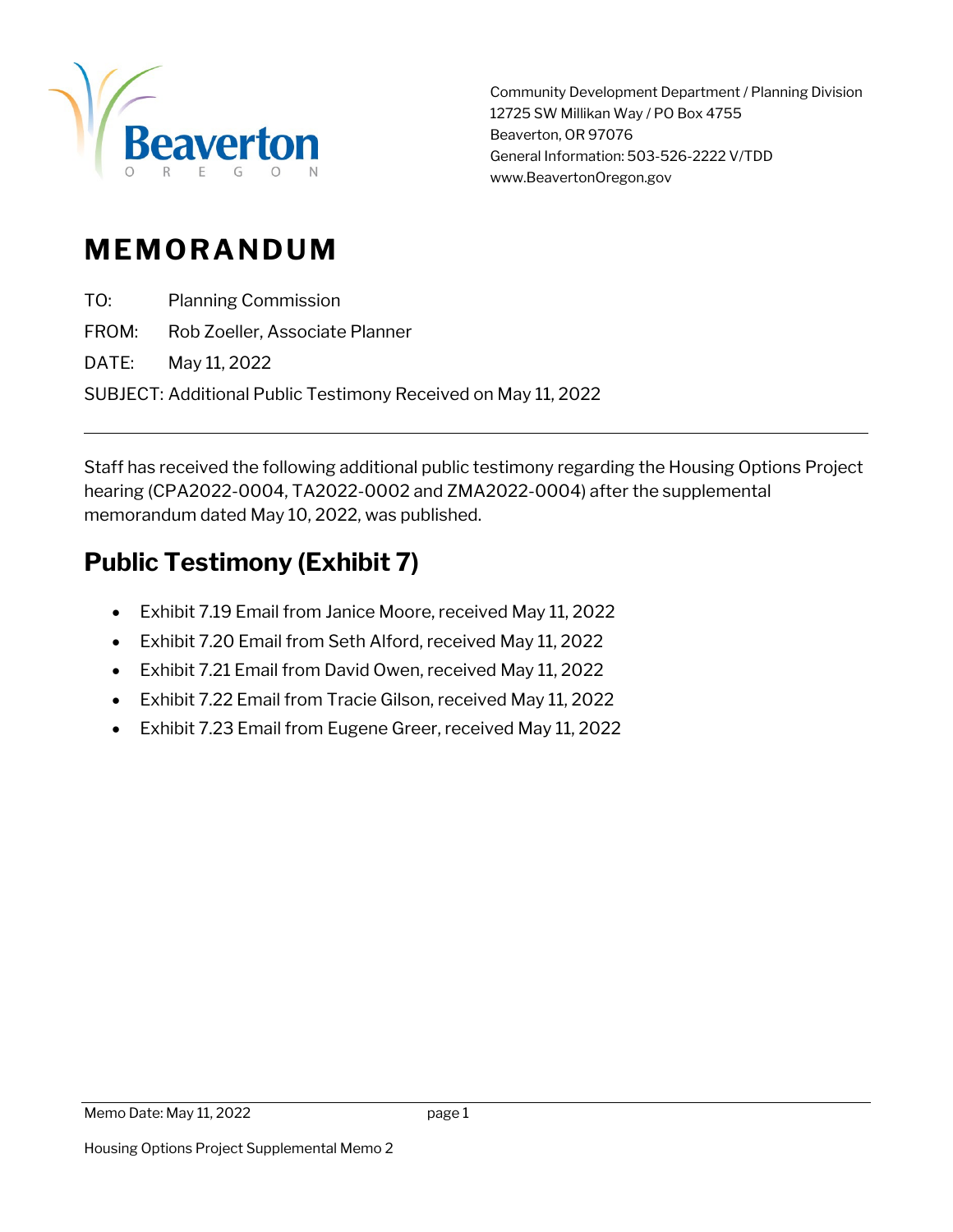| From:    | Jan Moore < diegonative@hotmail.com> |
|----------|--------------------------------------|
| Sent:    | Wednesday, May 11, 2022 12:48 PM     |
| To:      | Rob Zoeller                          |
| Subject: | [EXTERNAL] Housing Density Hearing   |
|          |                                      |

**Categories:** 1\_HOP

You don't often get email from diegonative@hotmail.com. Learn why this is important

**CAUTION:** This email originated from outside the City of Beaverton. Exercise caution when opening attachments or clicking links from unknown senders.

My comments for the housing density hearing tonight are that I am against the proposed high density changes. I have lived in Beaverton for 20 years and it is a special place compared to some of the surrounding communities. Making the suggested changes will ruin that and turn it into a mini Portland. I believe crime will increase and the neighborhoods will deteriorate and be full of cars. You see that now in areas with duplexes and apartments without enough parking. Who will benefit? Developers, investors, and flippers. They won't be building anything affordable. I don't have much hope my voice will matter, but sending this email in case it does.

#### Janice Moore

Sent from my T‐Mobile 4G LTE Device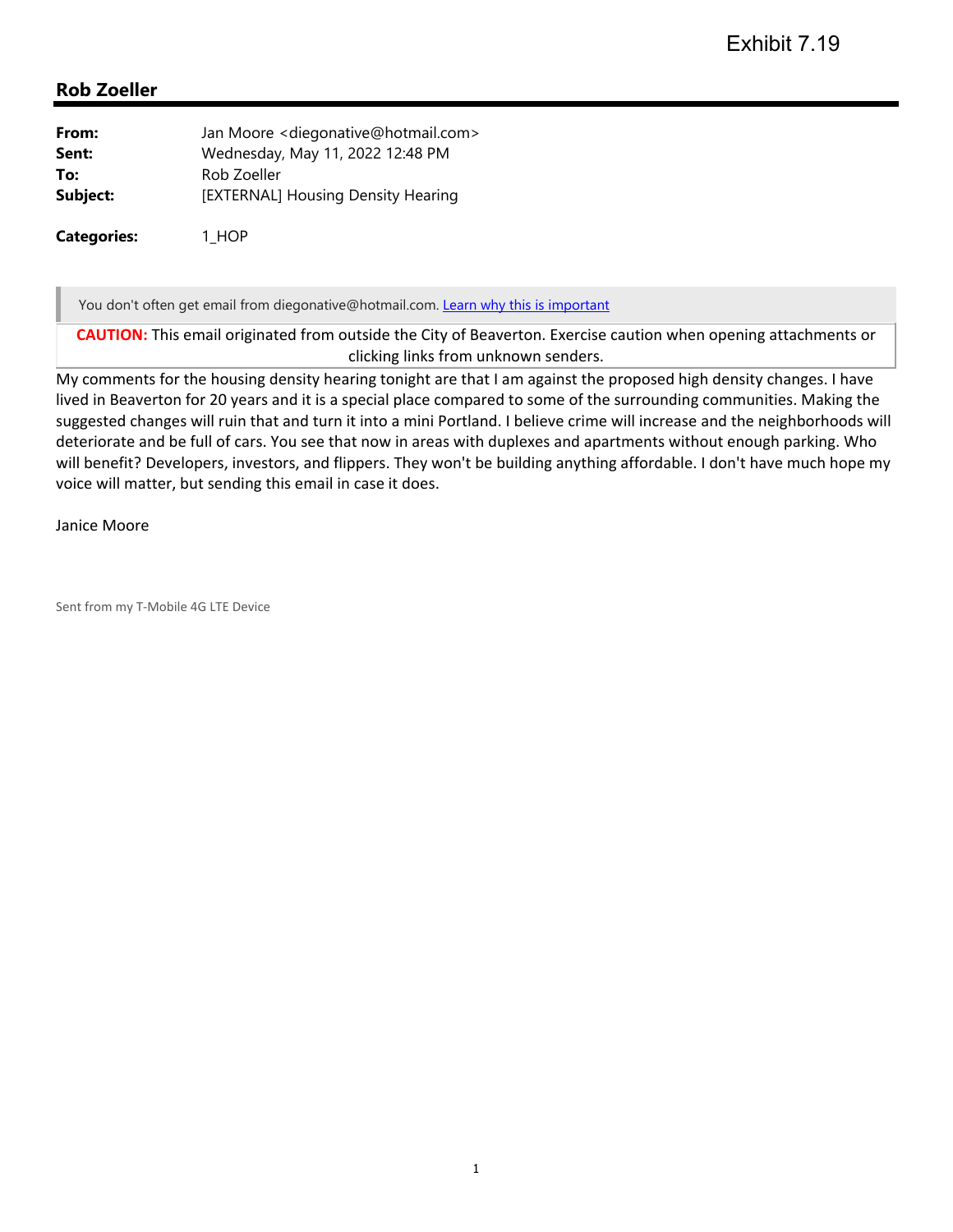| Seth Alford <setha45@gmail.com><br/>Wednesday, May 11, 2022 2:05 PM<br/>Rob Zoeller</setha45@gmail.com>            |
|--------------------------------------------------------------------------------------------------------------------|
| [EXTERNAL] testimony against CPA2022-0004/TA2022-0002/ZMA2022-0004 HOUSING OPTIONS<br>PROJECT (corrected)<br>I HOP |
|                                                                                                                    |

You don't often get email from setha45@gmail.com. Learn why this is important

**CAUTION:** This email originated from outside the City of Beaverton. Exercise caution when opening attachments or clicking links from unknown senders.

(I'm resending this email with the correct SUBJECT.)

I write to you in opposition to CPA2022‐0004/TA2022‐0002/ZMA2022‐0004 HOUSING OPTIONS PROJECT, and in opposition to HB2001 which is forcing you to do these regulatory changes. HB2001 is perhaps the worst land use law the Oregon legislature has passed.

I was a Planning Commissioner for the City of Beaverton in 1988 and 1989. During my tenure, the Beaverton Planning Commission approved many single family subdivisions. There was never a question that a future Legislature would up‐ end those single family developments with an HB2001 and make it OK to put apartments into the middle of those subdivisions. Make no mistake; a "quadplex" or a "missing middle home" is just rebranding an apartment building with another name.

Yes, if you check my address, you will find that I am currently living outside of the City of Beaverton in unincorporated Washington County, about 3 blocks from Beaverton city limits. I have written to the Washington County Planning Commission in opposition to their ordinances to implement HB2001. I'm writing to you anyway because HB2001 is that bad of an idea.

For some additional background, see Eben Fodor's op‐ed in the Eugene weekly from 2019, which sums up the problems HB2001. See https://www.eugeneweekly.com/2019/12/26/think‐again‐2/ Some of the points that Fodor raises includes how the policy embodied in HB2001, and CPA2022‐0004/TA2022‐0002/ZMA2022‐0004, will reduce homeownership, force more people to remain renters, put increased pressure to expand infrastructure to accommodate new unplanned population in existing neighborhoods, degrade neighborhoods, and reduce privacy for existing single family homeowners.

Fodor only touches on the infrastructure problem in his op‐ed. A bigger issue is who pays for that additional infrastructure, particularly water and sewer, needed to accommodate the added population in existing neighborhoods. That charge will fall on all the taxpayers and ratepayers for those services. Developers will walk away with profits from razing existing single family homes and replacing them with apartments. Existing taxpayers and ratepayers will be left stuck with the bill for the infrastructure to support those apartments. In other words, HB2001 and the proposed regulator changes will result in privatized profits and socialized costs, and will exacerbate the inequities that exist in our economy today.

In addition to the problems Fodor raises, I want to bring up some additional points.

I want to emphasize how implementing HB2001 will not bring about affordable housing. You might think that more housing built from razing existing single family homes means more supply, and therefore lower price. I can't see how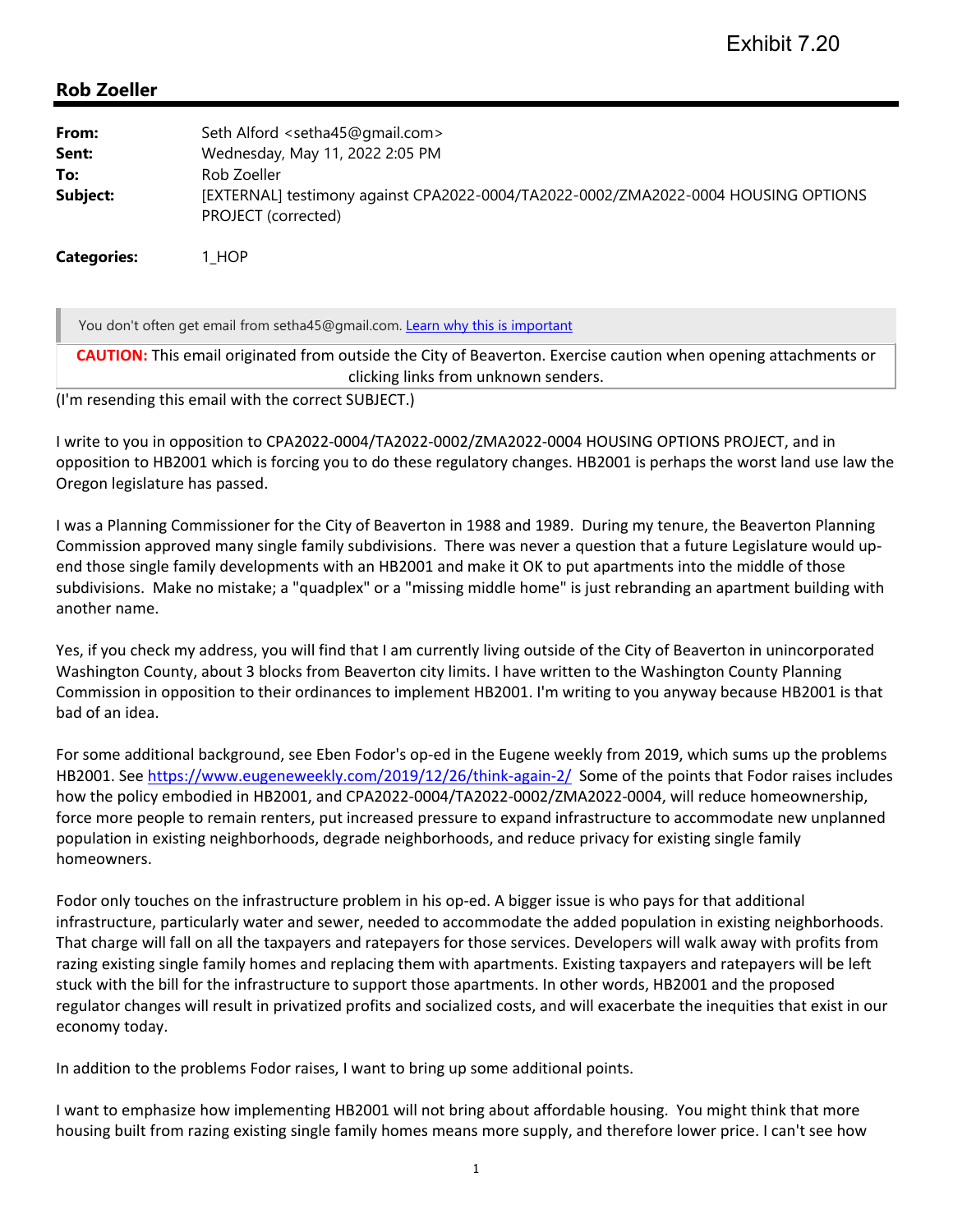# Exhibit 7.20

that will happen. The sales price of what a builder builds has to cover costs. You won't get affordability when the cost includes the overhead of having to tear down and haul away an existing single family house.

If you recall your introduction to microeconomics course, price is determined by the point at where the supply and demand curves intersect. You might think that increased supply of homes created by demolishing existing single family residences will lower the supply curve, and therefore, lower the price. But, HB2001 will also raise the demand curve, because every single family house that comes up for sale will not just be bid on by potential single family homeowners, but also be bid on by builders looking for raw material on which to build apartments. Some of those builders may be corporations, or from out of state. From what I understand, depreciation provisions in the tax code may allow those developers to make money even if the resulting new apartments remain unoccupied. My prediction is that CPA2022‐ 0004/TA2022‐0002/ZMA2022‐0004 overall will raise the price point for single family homes and reduce affordability.

Creating more renters and fewer owners means that fewer people will be able to build intergenerational wealth by building equity in a home they own.

A point related to intergenerational wealth, which I've heard raised by misguided supporters of HB2001, is that in the past, redlining was used to limit black people and other people of color from purchasing single family homes. Therefore, single family only neighborhoods are inherently racist. The argument goes something like this:

- \* Racist redlining is an exclusionary zone
- \* Single family only is an exclusionary zone
- \* Therefore, single family only is racist.

This argument is false. This argument is an example of a syllogistic fallacy. An analogous argument is:

- \* All sharks are fish.
- \* All salmon are fish.
- \* Therefore all salmon are sharks.

(See https://www.logicalfallacies.org/syllogistic‐fallacies.html for more.)

Redlining did exist. But the solution to that historic injustice is to ensure that everyone has equal opportunity for single family home ownership going forward, not to wreck existing single family neighborhoods for everyone.

So if HB2001 was such a bad idea, how did it get passed? In my opinion, House Speaker Tina Kotek pushed for this bill in 2019 because she got campaign contributions from the building industry, who are the primary beneficiaries of HB2001. For a list of all her contributors, see https://www.followthemoney.org/entity‐details?eid=5212761&default=candidate and click on the "Top Donors" link. Look for groups associated with the building industry, like the PACIFIC NORTHWEST REGIONAL COUNCIL OF CARPENTERS, OREGON COUNCIL OF NECA CHAPTERS (135), or OREGON HOME BUILDERS ASSOCIATION.

I believe that exclusive single family residential is a valid land use and a desired choice for millions of people. The proposed ordinances, and HB 2001 which forces you to do the proposed ordinances, are a betrayal to everyone who has bought a single family home in the City, and in the state of Oregon. You should do your part and vote no on these ordinances. Make the state sue the City if the state wants compliance with HB2001.

Forcing the state to sue to enforce HB2001 may appear to be a drastic step. But, it is an appropriate drastic step in response to the state passing HB2001 and taking the drastic step of eliminating single family only neighborhoods.

If you still don't think you can justify such a drastic step, consider the public outcry which will result when people see the apartment house breaking ground next door to their single family home. As a Planning Commissioner, you should by now be aware of a lesson that I learned 30 years ago when I was a Planning Commissioner: not everyone is a land use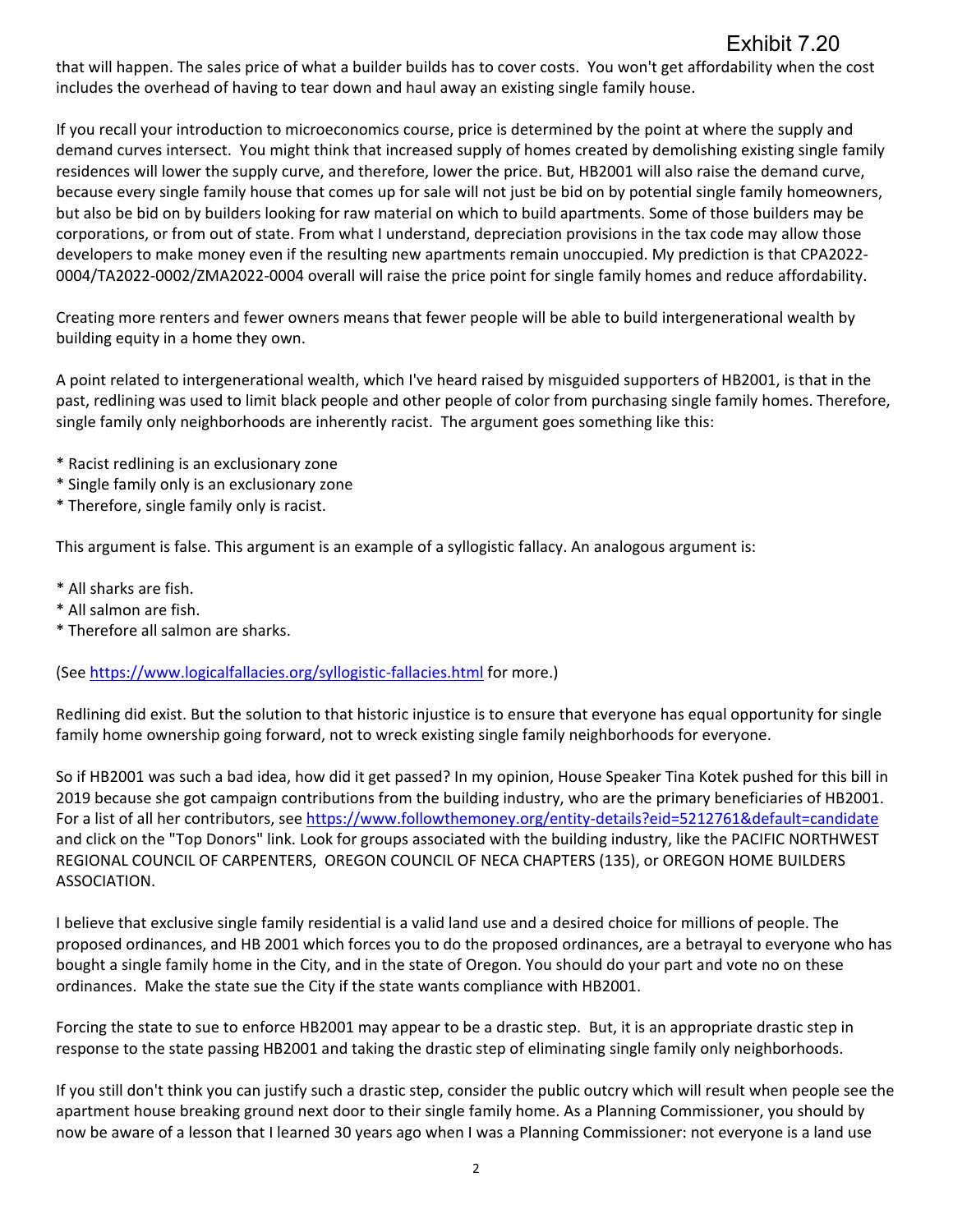# Exhibit 7.20

expert. People often find out about land use changes when the new, undesirable, development allowed under a land use change starts construction. By that time, it's too late to undo the land use change which allowed the development. During this time of COVID, it's my impression that people are paying even less attention to land use law in Oregon than before. So you cannot assume that HB2001 and CPA2022‐0004/TA2022‐0002/ZMA2022‐0004 are on anyone's radar.

That public outcry will take the form of people saying, "but I bought a single family house in a single family neighborhood. I was promised that it wouldn't change." While here was no explicit contract saying that it wouldn't change, there was most definitely an implicit contract saying so. Breaking implicit social contracts is how we got a wide swath of the US population so dissatisfied and angry that they would vote for Donald Trump. Creating more dissatisfied voters is a good way to guarantee the return of Trump, or another want-to-be autocratic demagogue who is a younger, smarter version of Trump. You should not create more angry, dissatisfied, voters.

If the Planning Commission cannot bring itself to vote against the proposed ordinances outright, the Commission can, and should, raise awareness of what the state is forcing the City to do with HB2001. You should direct staff to send a postcard to every single family address in the City, which explicitly points out that the City is being forced by the state to end exclusive single family neighborhoods, and to allow an apartment next door. If you have already sent out postcards, send out another round of postcards, specifically mentioning apartments. If you need justification for sending out more postcards, consider LCDC goal 1: Citizen Participation. And recall how isolated everyone has been during the COVID pandemic. Then continue the hearing on the proposed ordinances until you've had a chance to receive the negative feedback from those single family neighborhood residents.

In summary, vote no on CPA2022‐0004/TA2022‐0002/ZMA2022‐0004. If you aren't brave enough to vote no, send out (possibly more) postcards.

‐‐Seth Alford 8915 SW Rosewood Way Portland OR 97225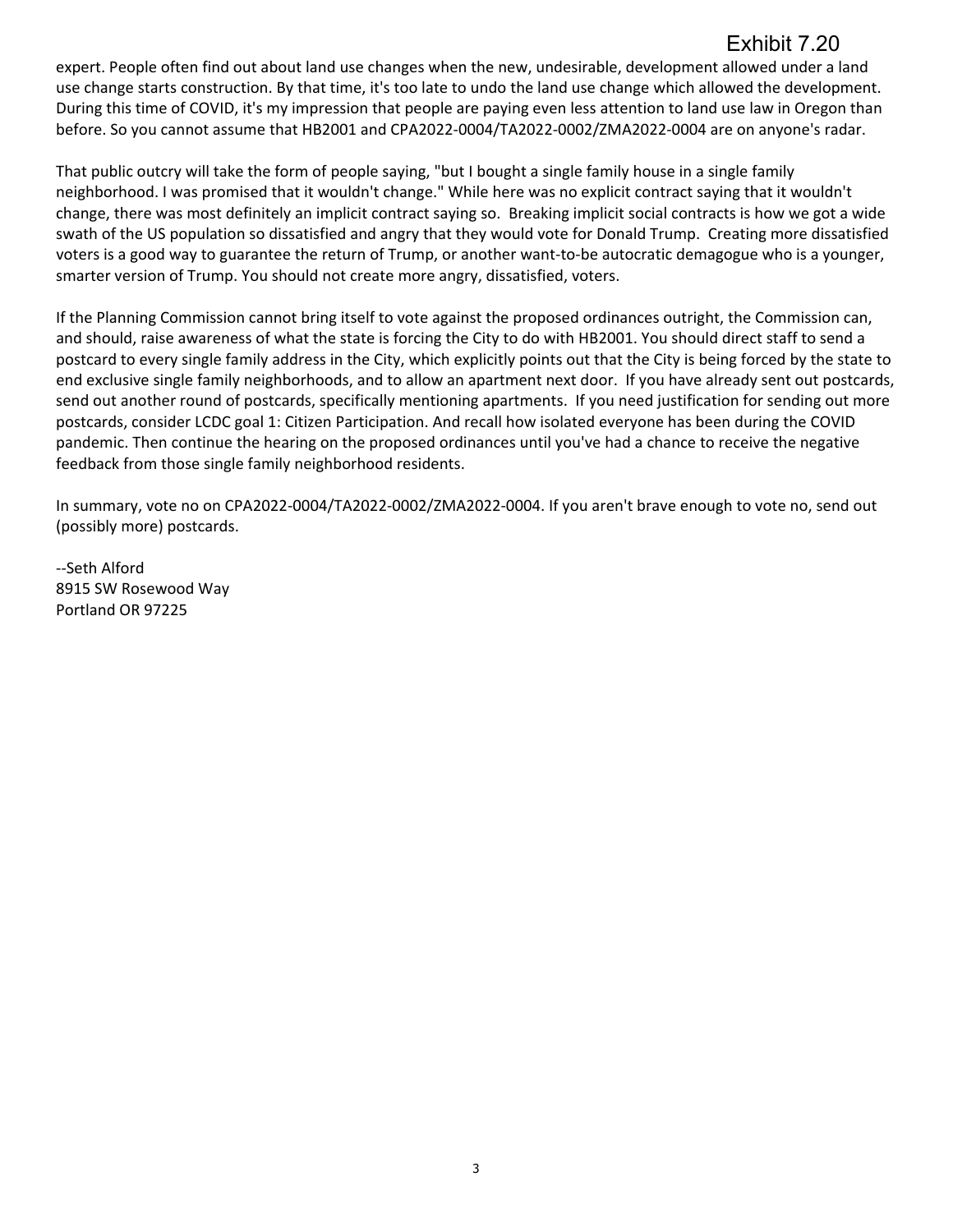| From:    | David Owen <davido.2012@gmail.com></davido.2012@gmail.com> |
|----------|------------------------------------------------------------|
| Sent:    | Wednesday, May 11, 2022 4:30 PM                            |
| To:      | Rob Zoeller; Mailbox CDD Planning                          |
| Subject: | [EXTERNAL] Testimony for the May 11 Planning Meeting       |

Some people who received this message don't often get email from davido.2012@gmail.com. Learn why this is important

**CAUTION:** This email originated from outside the City of Beaverton. Exercise caution when opening attachments or clicking links from unknown senders.

Attn: Rob Zoeller

Hi Rob,

As a Beaverton homeowner I have a few concerns about the proposed updates to the Beaverton building code. Overall, I agree with much of what was proposed and the reasons behind it, but it feels like the changes will provide significant and disproportionate benefits to developers without providing any concrete protections for Beaverton's existing residents. My two concerns are summarized below.

#### **Prioritization of developers over new homeowners in Beaverton creates a cycle that traps people in rentals.**

The ease with which developers will now be able to convert lots and properties into for profit developments will drive up the prices of affordable homes in an already highly competitive housing market. Beaverton is already well below the national, state, and local averages in terms of homeownership at 49.4% in 2019. This measure all but guarantees that that number continues to fall as middle housing units are almost universally owned by someone with a separate primary residence. Additionally apartments and other larger developments have no option for ownership at all and are often owned by national or international conglomerates. The ability to purchase a home is one of the safest and most effective ways to build generational wealth and mitigate the impacts of inflation. This project claims to be in part motivated by a desire to create diverse communities in terms of both race and income level, but this measure severely limits the ownership and investment that the community can have in itself.

Additionally, this will disproportionately impact people living in medium to lower income neighborhoods further reducing the supply of reasonably priced homes.

I would recommend adding in significant protections for single homeowners over those purchasing properties as investments. It is a national issue, but Beaverton is already well worse off.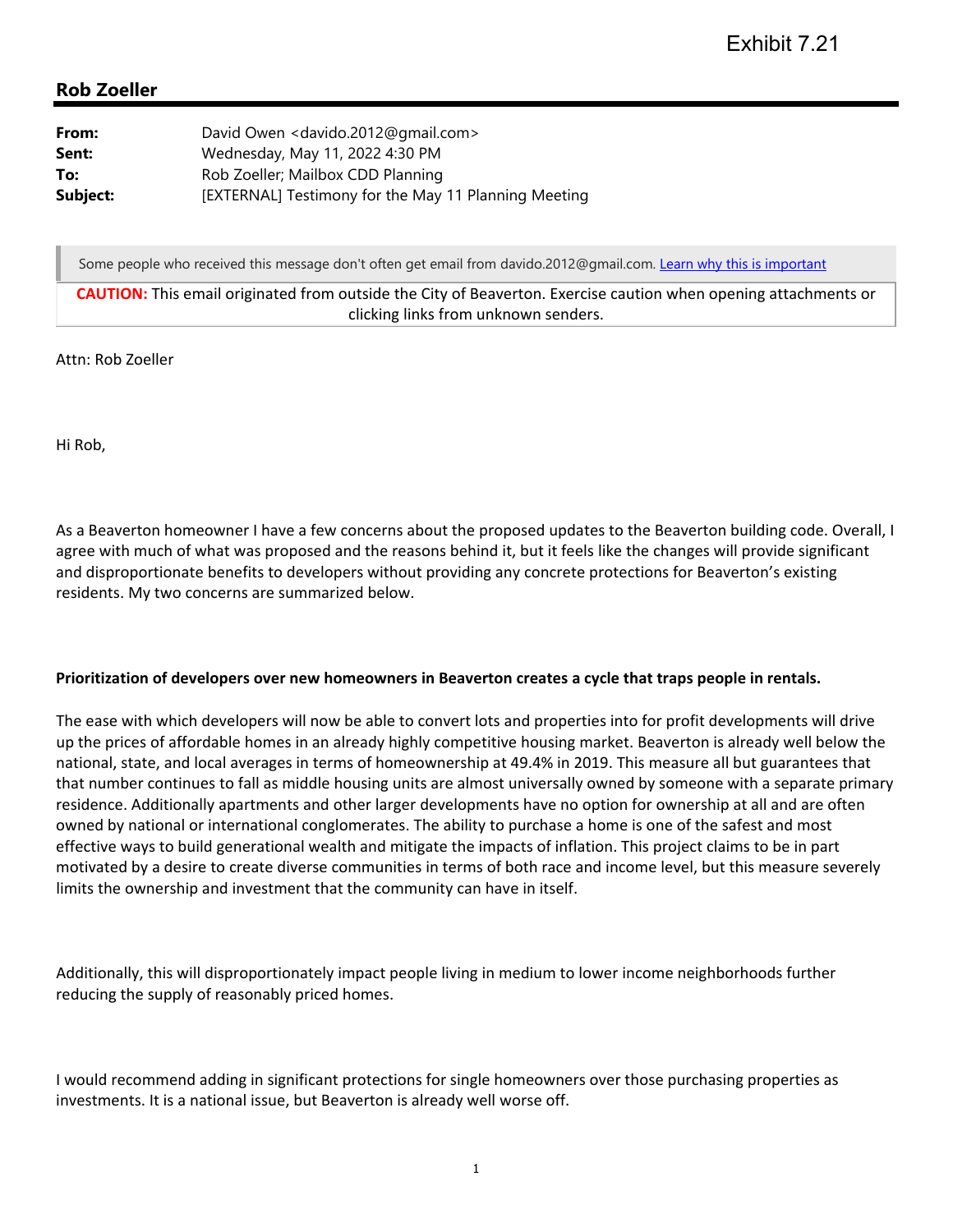#### **Seeming lack of protections for existing homeowners:**

Reducing setback distance requirements has the potential to dramatically impact existing properties with larger setbacks. Placing a much larger property (i.e. a quadruplex) 15 feet in front of an existing home (especially with reduced side setbacks) would significantly and negatively impact the aesthetic and privacy of the existing home and neighborhood. This has the potential to hurt the relative value of the existing home by reducing its appeal. Not knowing how my neighborhood will look in a few years makes me highly reluctant to invest significant time and money into projects that may be significantly impacted by something I have little to no control over.

I understand that you can't write code that is fully inclusive of all situations, and I agree that in many cases these changes will be beneficial, but I highly encourage you to add measures to protect the interests of existing and future homeowners.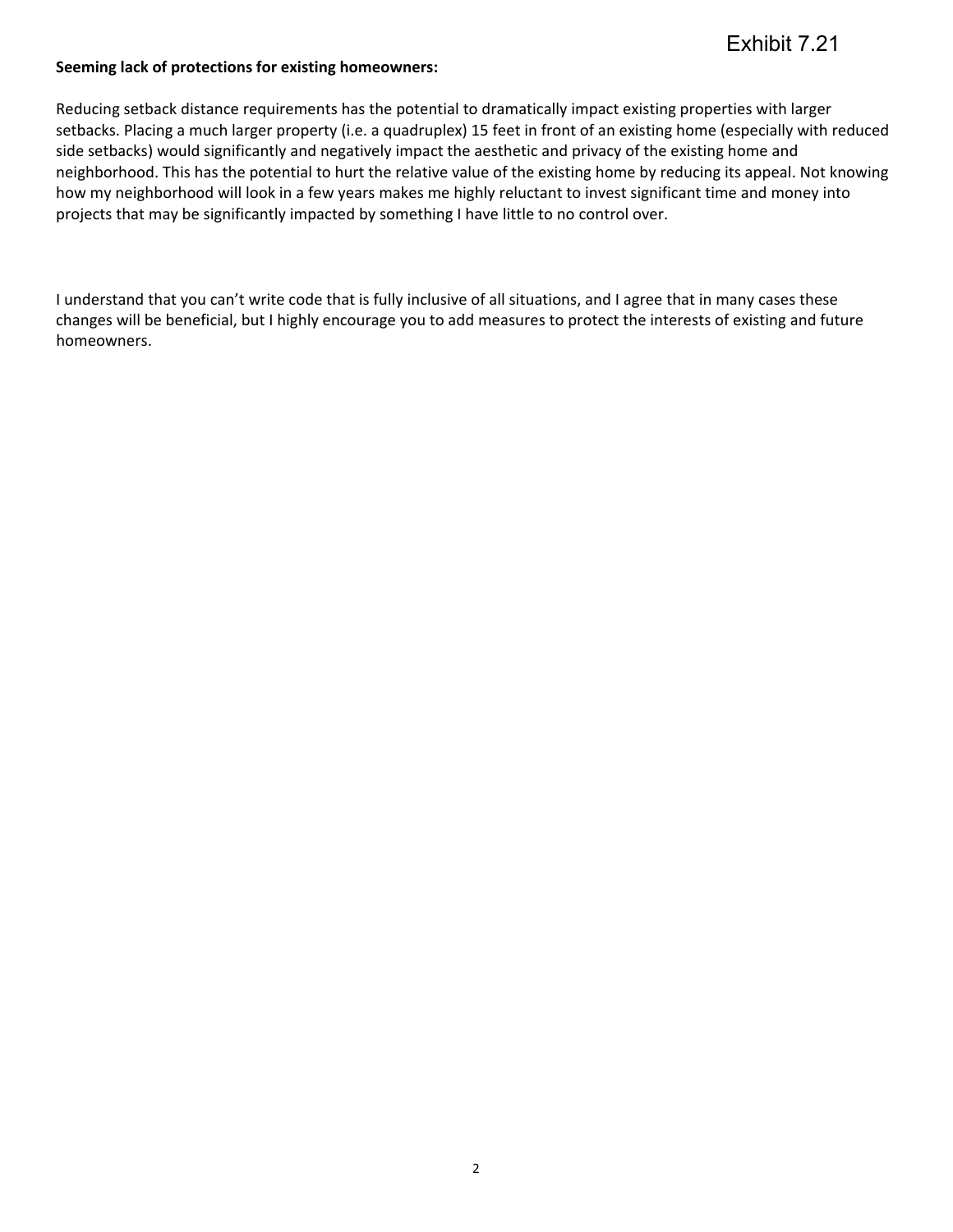| From:              | Tracie Gilson <traciegilson@gmail.com></traciegilson@gmail.com> |
|--------------------|-----------------------------------------------------------------|
| Sent:              | Wednesday, May 11, 2022 12:44 PM                                |
| To:                | Rob Zoeller                                                     |
| Subject:           | [EXTERNAL] Housing Density Hearing Tonight 5-11-22              |
| <b>Categories:</b> | 1 HOP                                                           |

You don't often get email from traciegilson@gmail.com. Learn why this is important

**CAUTION:** This email originated from outside the City of Beaverton. Exercise caution when opening attachments or clicking links from unknown senders.

Hello,

I would like to know what safeguards the city is considering to ensure there will not be:

- large amounts of teardowns in residential neighborhoods
- larger single‐family homes built in lots where smaller SFHs are torn down
- protection for large old trees in our area
- adequate spacing between homes in established subdivisions
- adequate space for yards, gardens, and sidewalks in established neighborhoods
- a review process that helps ensure new housing matches the character of area
- I would also like to ask if commercial properties will now be able to be used for multifamily developments.

Thank you,

Tracie Gilson